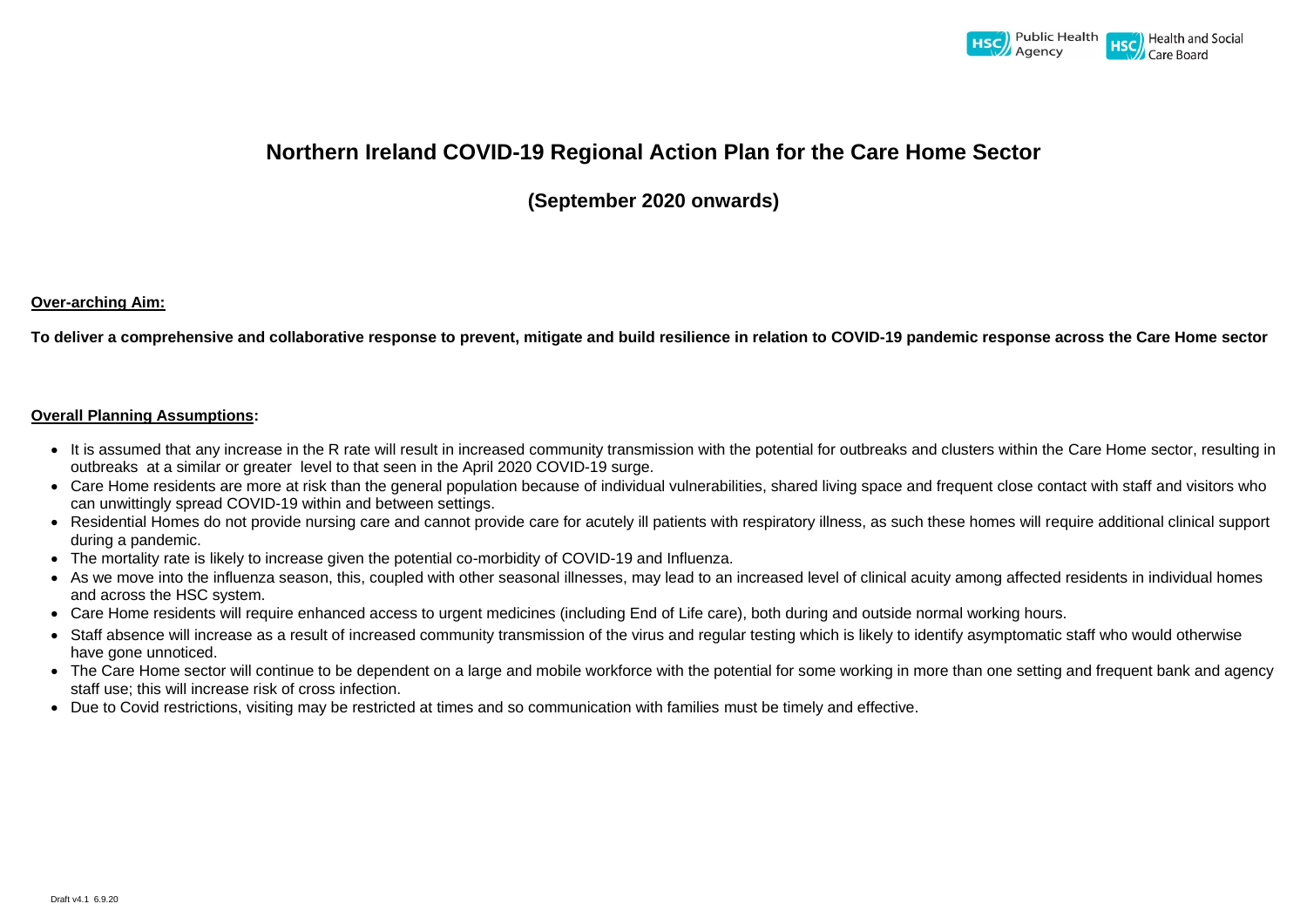#### **OBJECTIVES**

*Prevention*: Reduce the number of outbreaks and the number of individuals infected in each outbreak. *Mitigation:* Provide robust integrated Care home, Primary Care and HSC response including Medical, Nursing, AHP, Pharmacy and Social Care response commensurate with resident health care needs including acute clinical management of COVID-19 in residents.

*Resilience (service continuity)***:** work in partnership with and strengthen Care Homes to ensure safe, personcentred care continues to be delivered to all residents irrespective of COVID-19 status, supporting care home staff and resident recovery from an outbreak.

#### **PRINCIPLES**

- **Stage 1** of the framework reflects high level indicators of service pressures to inform levels of support that may be required at individual home level.
- **Stage 2** illustrates how individual Care Home pressures can be translated into an overall home RAG status which would be helpful at Trust and Care Home Group level
- **Stage 3** of the framework identifies the surge status of the Trust locality at a point in time.
- HSC shared values of compassion, openness & honesty, working together and excellence will inform decision making throughout.
- All decision making/planning will be underpinned by ethical practice considerations as outlined in the DOH
- COVID-19 Clinical Ethics Framework 2020 to protect the dignity and rights of people living in a Care Home Every effort will be made to support and resource Care Homes to remain free of COVID-19 and where there is an outbreak, to reduce the spread and support recovery.
- Whilst technology based/ virtual interventions can be used as a means of limiting non-essential footfall in homes, it is recognized that some contact must still be 'face to face'.
- Lessons learned from the response to the first surge of COVID-19 will inform the response to the next phase of the pandemic. This will include the dissemination of lessons learnt and, for those critical pandemic services which have been stood down, identifying thresholds for reinstatement.
- Effective person centred care will continue to be delivered to all residents irrespective of COVID- 19 status.
- Families should continue to be involved in care planning decisions.<br>Connisance should be given to the differentiation of needs in nursing Cognisance should be given to the differentiation of needs in nursing & residential homes and varying levels of support needed.
- Effective governance, including Safeguarding, will be adhered to.
- <sup>o</sup> The Care Home Leadership role will be respected and work will be progressed in partnership.
- Partnership and mutual aid across HSC and with Care Homes at local and strategic levels will be maintained.
- The HSC will continue to support the Care Home sector to provide safe, effective person centered care through the next phase of the pandemic.
- COVID-19 +ve residents remain in Care Homes when clinically appropriate and in line with their advanced care plan preferences and anticipatory care plans, where available and in discussions with families.
- Care Home residents should have the same access to secondary care as all other citizens. Care should be escalated to secondary care when clinically appropriate.
- Care Home residents should not remain in secondary care or hospital care if not clinically appropriate and should return to their home as soon as possible or be in "home-based" care similar to their usual place of residence.
- There will be good communication between the HSC, Care Home Sector, residents, family, staff, Union representatives and the public.
- Ensure residents and relatives can openly share their experiences with key staff and decision makers for Care Homes and embed their voice into the development and improvement of Care Home services.
- There will be access to palliative care, End of Life care and bereavement support.
- All information and communication will be in Plain English and made accessible in formats required.
- At strategic level, the collaborative partnerships established for the purpose of the initiative should continue and develop further, to support future development of Strategy and Policy.
- This plan will be kept under regular review.

#### **Care Homes in NI**

In August 2020, there were 482 Care Homes in Northern Ireland providing capacity of 16,080 beds. The number of care homes/ beds across each Trust area varies, as does the occupancy rate of individual care homes.

- Deliver a rolling COVID-19 Care Home resident and staff testing program in line with Departmental policy.
- Develop a regional standing operating procedure for supporting the testing of residents and Care Home staff in conjunction with Care Home providers.
- Put in place arrangements for Trust led whole home testing (staff and residents) and result reporting in line with outbreak management procedures, this will include testing for flu and other respiratory viruses as advised by PHA.

### **COVID-19 DECISION SUPPORT FRAMEWORK FOR THE CARE HOME SECTOR**

A decision support framework is outlined overleaf to provide stakeholders with high level triggers to reflect the current COVID-19 related pressures in the Care Home system.

#### **ACTIONS (RLI recommendations noted in Red Font)**



Develop and implement local action plans approved through formal Trust processes to support the Care Home sector in line with the agreed regional action plan.

#### **1.0 PREVENTION**

#### **1.1 Epidemiology and Public Health Management**

- Analysis of current outbreak patterns/characteristics in order to identify trends and patterns, prioritise infection control, management and support arrangements. **1.2 Partnership Working**
	- Existing engagement frameworks with the Care Home sector should be imbedded at local/ regional level informing decision making and common problem solving.
- Maintain the Trust's Single Point of Contact (SPOC) for Care Homes for COVID-19 24/7 to direct and support Care Homes in taking appropriate actions.
- Engagement with residents, families and HSC professionals should inform the development of policies and practices through co-production approaches. Co-produce a communication strategy with residents and relatives to ensure all official information and guidance is cascaded directly to the residents & relatives.
- Develop a system which provides a continuous feedback loop between residents, relatives, staff and decision makers and helps identify good practice/ areas for development.

#### **1.3 Strengthen IPC**

- Provide Care Home staff with freely accessible regional IPC training e-learning modules.
- Provide dynamic risk assessment training, underpinned by a rights based approach, that enables Care Homes to manage a range of areas including safe visiting arrangements, implementation of physical distancing measures, resident access/egress to the home, management of residents with cognitive impairment who have difficulty understanding/complying with safety requirements, access to hand washing facilities, cohorting of residents/staff, single room occupancy. This list is not exhaustive. Review the built environment to inform best practice regarding IPC.
- Establish a sustainable mechanism for supporting the supply of PPE to Care Homes in a pandemic.
- Provide training for the domestic staff response in a pandemic.
- 
- Provide guidance on enhanced and terminal cleaning processes for application during a pandemic.
- Ensure that increased levels of cleaning are implemented in all care homes
- Ensure footfall is kept to a minimum, whilst supporting essential access from health and social care staff Assess how to reduce or stop the number of agency and bank staff working across more than one care home
- Have a plan in place to rapidly isolate residents who have suspected or confirmed COVID-19. These must take account of Deprivation of Liberty considerations.
- 
- Raise awareness of atypical presentation of COVID-19 in older residents and have a low threshold for isolation and testing**.** Continue to enhance HSC IPC staff support to Care Homes, including specific advice at the time of an outbreak.

#### **1.4 Testing**

#### **1.5 Shielding and lockdown**

- Provide guidance on the transfer of residents to and between hospital and from the community into Care Homes to reduce transmission of COVID-19. This will include 'Step-Up' and 'Step-Down' services.
- Provide clear and consistent visiting guidance for Care Homes.
- Provide appropriate technology to enable virtual visiting.
- Have in place standard operating procedures for isolating residents who "walk with purpose" as a consequence of cognitive impairment.
- Develop tools and resources in partnership with stakeholders to support communication skills and offer activities which stimulate all residents.
- Develop strategies to support residents with cognitive impairment and communication difficulties to share their emotions and to connect, for example, talking mats.
- Provide alternative occupation and activities for residents who have limited opportunity for communal activities.
- Provide opportunities for residents to exercise appropriately to maintain their mobility, appetite and digestion, and reduce risk of deconditioning

#### **1.6 Staff**

- HSC will continue to deliver appropriate training to support Care Home staff (including IPC, use of PPE, managing the deteriorating patient, end of life care, managing difficult situations and recognising the importance of good IPC practices in preventing spread of the virus, avoidance of deconditioning. This list is not exhaustive.
- Implement staff rotas and robust IPC practices to reduce movement of staff between settings to an absolute minimum, including agency staff and students.
- Establish mechanisms to engage with staff, including communication of key messages and receipt of feedback.
- Provide training on safe use and governance associated with the use of technolog

#### - Ensure access to staff from all sectors to Occupational Health, mental health and psychological support services and advice. **2.0 MITIGATION**

- Rapid and co-ordinated response to COVID-19 outbreaks in Care Homes, PHA Health Protection Service will continue to support outbreak identification and management. Trusts to undertake onsite IPC risk assessment, assessment of clinical capacity and undertake testing as required.
- Provide critical, consistent clinical support (including GP, Consultant, Nursing, AHP, Social Work and Pharmacy) which is timely and accessible
- Implement an overarching clinical care pathway, including use of assessment tools, to support early identification and optimal management of COVID-19 in line with regional plans.
- Provide technology to support virtual interventions with the multidisciplinary team (including Primary Care services).
- Provide Care Home staff with tools and skills training for recognising the deteriorating resident, relevant to individual roles within the COVID-19 response, and with a multidisciplinary approach.
- Provide guidance on the allocation of in reach support staff for Care Homes which mimimises footfall and affords in reach support staff the opportunity to be familiar with Care Home operations in COVID-19 and residents care needs.
- Trust home oxygen assessment and review teams (HOS-AR) to review and monitor home oxygen use in nursing homes to ensure appropriate allocation of resources. - Continue to augment existing supplies of clinical equipment and PPE in line with additional demands linked to COVID-19 ie Oxygen / Drugs / Hydration and Nutrition / Equipment.

#### **3.0 RESILIENCE (Service Continuity)**

Have in place a workforce plan addressing skill mix, induction & training to mobilise staff at short notice in support of the Care Home sector enhancing care capacity and resilience. - Work in partnership with the Universities to consider learning from first wave regarding student placement in Care Homes, to inform pandemic response going forward. HSC Trusts will use the Decision Support Framework for Care Home Sector to inform additional 'on the ground' support requirements. Simplify information flow: RQIA to act as a single point of access to provide consistent information to all Care Homes Offer leadership support for Care Home Managers and HSC Trust teams to enhance their abilities to manage effectively during high pressure times such as a pandemic. Promote the utilisation of the extensive range of initiatives already in place to support the mental health and emotional wellbeing of staff. Continue to build on the important partnership working between Care Homes and Trust Care Home Support Teams. - Complete advance care plans with individual residents (and their families where appropriate) which include conversations on DNACPR. Put in place systems to promote the physical health, wellbeing, mobility and independence of all residents, particularly those post COVID infection. Undertake and prioritise anticipatory care planning in advance of the second COVID-19 surge. Implement robust plans to address COVID19 related palliative care, end of life care and bereavement support. Implement arrangements to support ongoing access to medicines, including palliative care HSC Trusts to refine their COVID-19 Response plans in line with this updated regional plan to support the Care Home sector. Care Homes must have arrangements in place to report Safeguarding concerns and incidents and Trusts must ensure they have robust arrangements to respond safely to these. RQIA must have arrangements to identify and respond to concerns about compliance with minimum care standards in the event of reduced regulatory visits